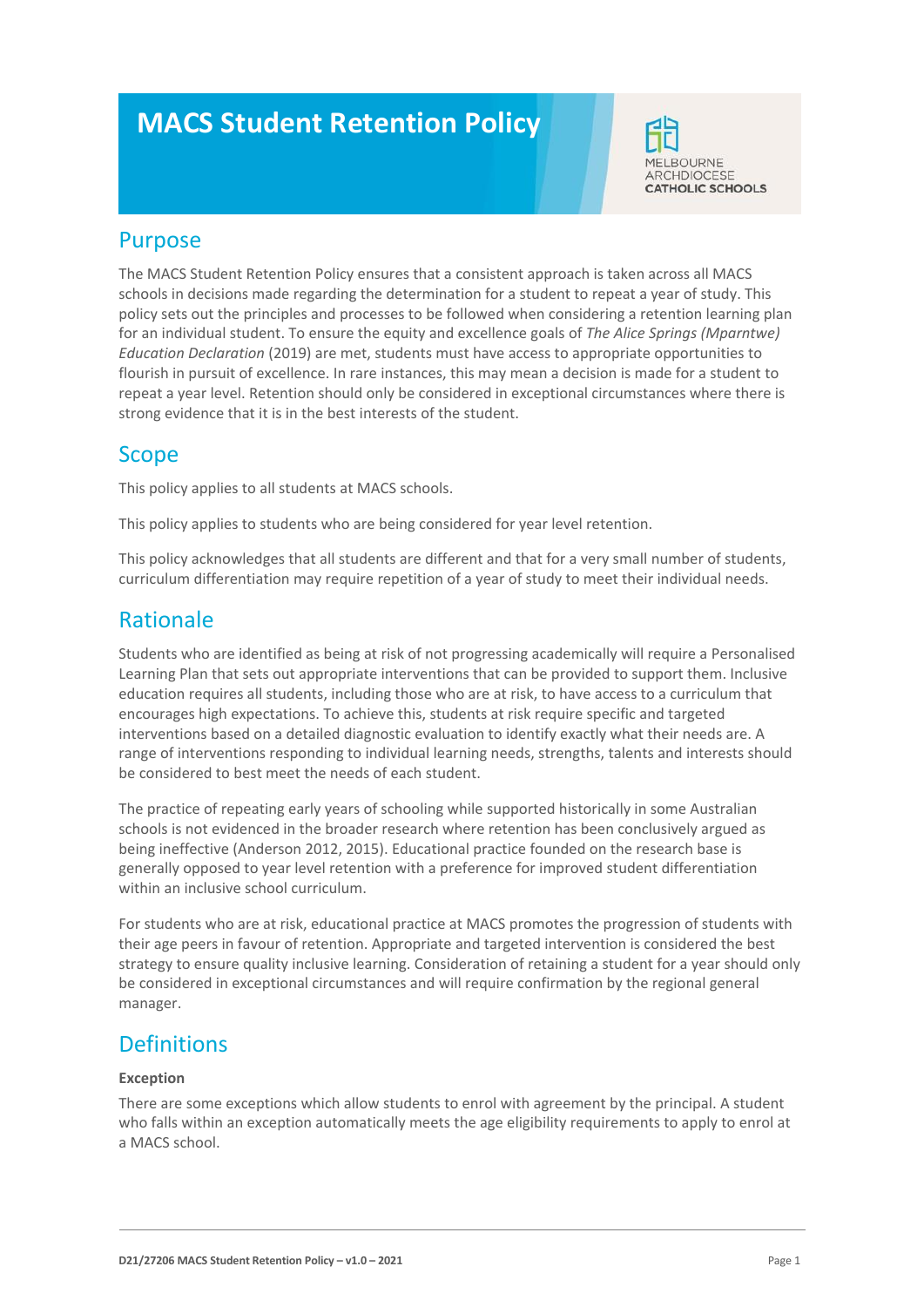#### **Exemption**

A student who does not fall within an exception is required to apply for special consideration. Exemptions from the minimum and maximum age requirements are rare, rather than being considered acceptable practice.

#### **Late entry**

Late entry refers to commencing school one year later than expected, according to chronological age.

#### **Parent**

'Parent' is used as a reference to a parent, guardian or carer.

#### **Year level repetition or retention**

Year level repetition or retention refers to the repeating of the last year of schooling in which a student was enrolled.

# **Principles**

Year-level retention aims to redress concerns that students are unlikely to make successful progress in the next school year due to their low performance (Rathmann et al. 2020). Retention usually means a change in the learning environment with new classmates who are younger.

Research uniformly concludes that year-level retention is not an effective intervention for supporting students with lower academic achievement or ensuring their socioemotional wellbeing (Romanes & Hunter 2015). Retention is perceived as a critical event in a student's schooling that may trigger profound emotions and stress and affect student wellbeing. In most research studies, retention has been linked to a decline in motivation and found to be an ineffective intervention for later achievement and success.

In Victoria, compulsory schooling is from 6 to 17 years of age, with primary schools catering for students aged 5–12 years and secondary schools catering for students aged 13–18 years. In certain circumstances, some exceptions or exemptions may be granted to this age restriction. Exceptions include the enrolment of students aged 19–20 years where they are completing an approved course of study, e.g. VCE over four years rather than two years to accommodate a disability.

Exceptions include 18-year-old students changing schools in Year 12 to accommodate subject selection options or family relocation. See the MACS Retention Guidelines for the full range of available exceptions.

Exemptions may be granted in exceptional circumstances to individual students following application via the principal to the regional general manager.

A student can only repeat one year level, e.g. a student that repeats a four-year-old kindergarten year will be deemed to have already been retained. Maximum age requirements will also need to be considered, e.g. a student aged 13 years and over must be enrolled in a secondary school.

The MACS Student Retention Policy is underpinned by the *Disability Discrimination Act 1992* (Cth) (DDA) and the associate[d Disability Standards for Education 2005](https://www.education.gov.au/disability-standards-education-2005) (Cth).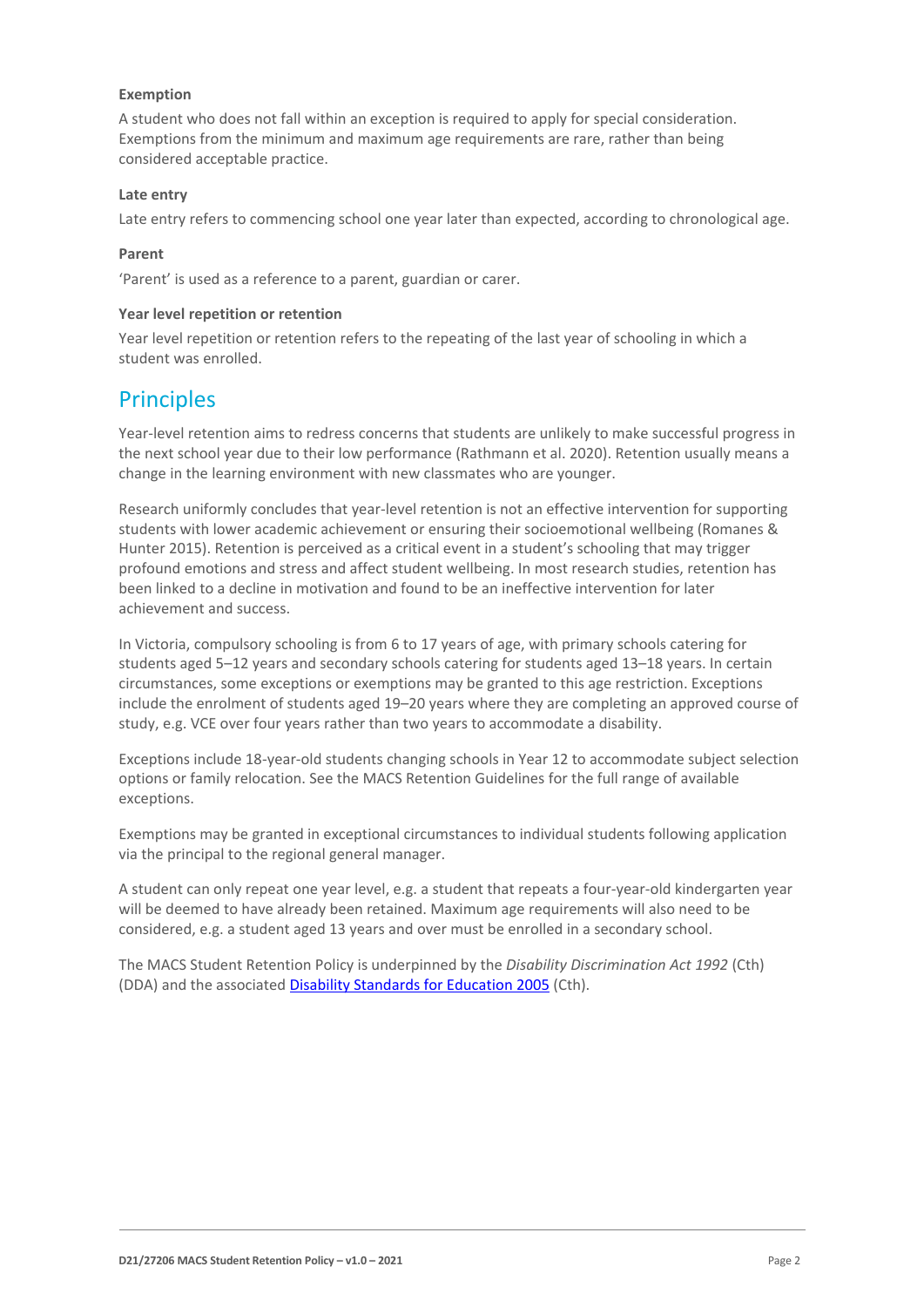# Procedures

The MACS Student Retention Policy supports the Catholic faith by celebrating each student's uniqueness and embracing all students as respected and valued members of the learning community. The policy acknowledges that local pastoral discretion at the school level is an important element of decision-making in regard to student retention.

#### **1. Establishment of review committee**

- 1.1. Schools should establish a committee to review all applications for year-level retention.
- 1.2. It is suggested the committee consist of at least three people, including the principal and the Learning Diversity leader.
- 1.3. Detailed minutes of all meetings should be kept, ensuring transparency of process.
- 1.4. The school may develop its own year-level retention policy, to suit their local environment and context, and any cultural and socioeconomic issues.

#### **2. Review of issues underpinning the request**

- 2.1. A detailed review of the issues surrounding the request for retention must be undertaken by the school.
- 2.2. Evidence is to be provided of student's ability and diverse learning needs in one or more curriculum areas.
- 2.3. Additional formal assessments are to be sought if appropriate.
- 2.4. For late entry, students must meet the Victorian Registration and Qualifications Authority Guidelines to [the Minimum Standards and Requirements for School Registration.](https://www.vrqa.vic.gov.au/Documents/schoolstandards.docx)

#### **3. School decision-making**

- 3.1. Parents/guardians/carers should be considered as partners during the process.
- 3.2. Where appropriate the student themselves should be involved in the decision-making process.
- 3.3. Consideration must be given to any social or emotional effects and cultural needs that may transpire as an outcome of the decision.
- 3.4. The principal, having considered fully the views of all stakeholders and the best interests of the student and school community, will make a recommendation for retention to the regional general manager where this is considered in the best interests of the student.
- 3.5. All applications must be endorsed and submitted to the regional general manager on application for repeating a year level by the principal in partnership with the family.

### **4. Regional office decision-making**

- 4.1. A committee will be formed, chaired by the regional general manager or delegate to review all minimum age exemption, maximum age exemption and retention applications.
- 4.2. Each committee must encompass expertise required to make an informed decision, e.g. a psychologist, Learning Diversity consultant, Wellbeing consultant and regional leadership consultant/regional general manager as core members.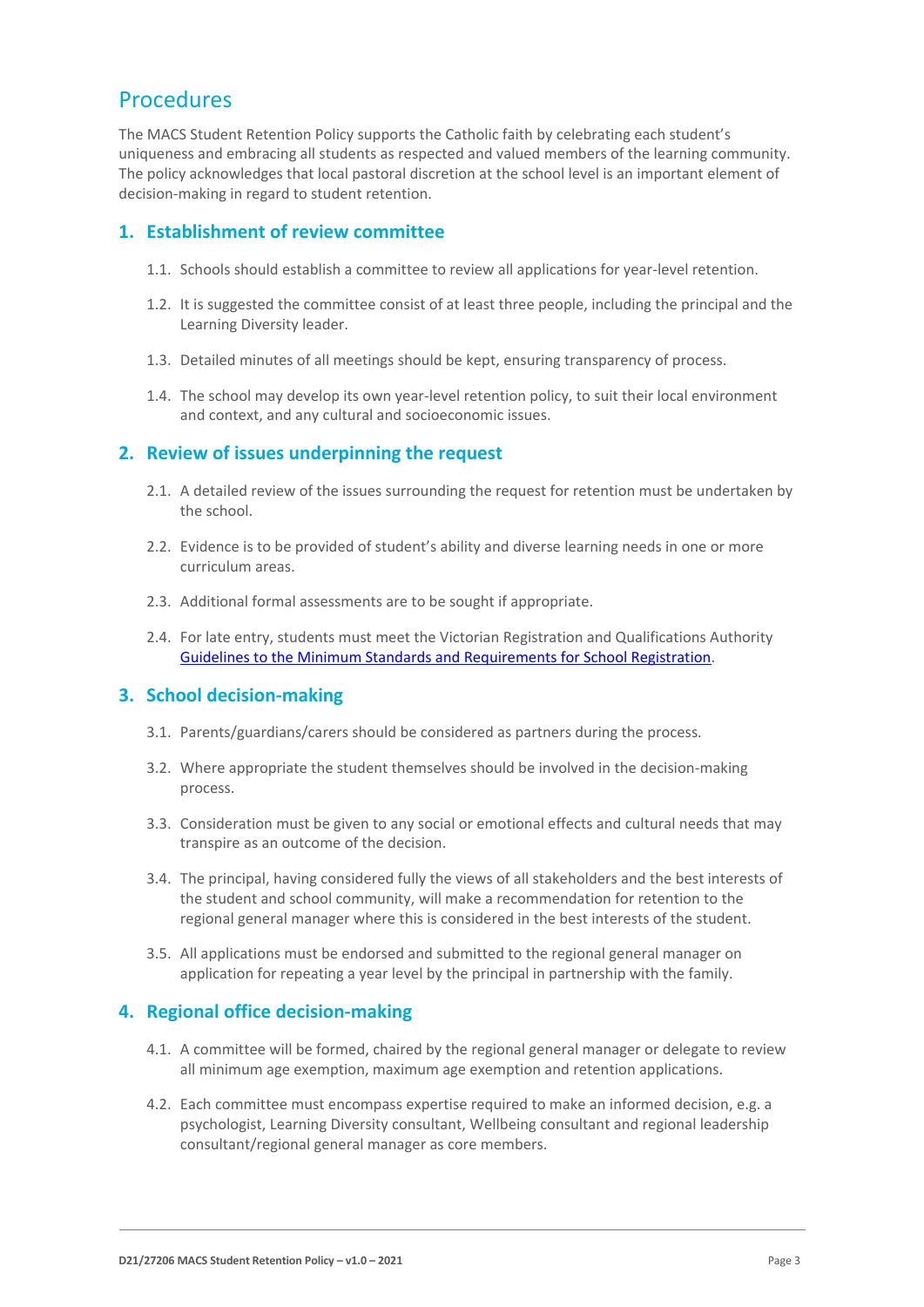- 4.3. Additional members should be involved to consider applications on cultural grounds, e.g. a learning consultants – new arrivals/refugees, or education officers – Aboriginal and Torres Strait Islanders, as applicable.
- 4.4. A rationale for the final decision must be provided on application for repeating a year level submitted by the principal and the outcome will be returned to the school by the regional general manager.

#### **5. Confirming decisions**

- 5.1. Parents/guardians/carers will be advised formally of the decision by the principal, through completion of application for repeating a year level.
- 5.2. Parents/guardians/carers are required to sign a consent form to confirm the proposed yearlevel retention where this is the final outcome.

### **6. Right of challenge of a decision**

- 6.1. Parents/guardians/carers should initially be referred to the principal if they disagree with a decision.
- 6.2. Confidentiality, protection of privacy, respect, access, dignity and impartiality should form the basis of any complainant's resolution process.
- 6.3. If unresolved, the parents/guardians/carers should be referred to the MACS complaints resolution process.

# **Templates**

Student Retention Template: Application for Repeating a Year Level

# Further Reading

[Horizons of Hope Foundation Statement: Learning Diversity in a Catholic School](https://www.macs.vic.edu.au/CatholicEducationMelbourne/media/Documentation/HoH%20Documents/HoH-Learning-Diversity.pdf)

**Legislation and regulations**

*[Disability Discrimination Act 1992](https://www.legislation.gov.au/Details/C2016C00763)* (Cth)

[Disability Standards for Education 2005 \(Cth\)](https://www.legislation.gov.au/Details/F2005L00767)

*[The Alice Springs \(Mparntwe\) Education Declaration 2019](https://www.dese.gov.au/indigenous-education/resources/alice-springs-mparntwe-education-declaration)*

**External websites**

Evidence for Learning – [the Teaching and Learning Toolkit](https://evidenceforlearning.org.au/the-toolkits/the-teaching-and-learning-toolkit/)

[Victorian Curriculum and Assessment Authority \(VCAA\)](https://victoriancurriculum.vcaa.vic.edu.au/overview/diversity-of-learners) – Diversity of Learners

[Victorian Department of Education and Training](https://www.education.vic.gov.au/Pages/default.aspx)

# References

Anderson, R 2015, 'Grade repetition risk for boys in early schooling in Queensland, Australia', *Australasian Journal of Early Childhood*, 40 (4), 87–95.

Anderson, R 2012, 'Indigenous students' increasing risk of grade repetition in early schooling', *The Australian Journal of Indigenous Education*, 41 (02), 196–207.